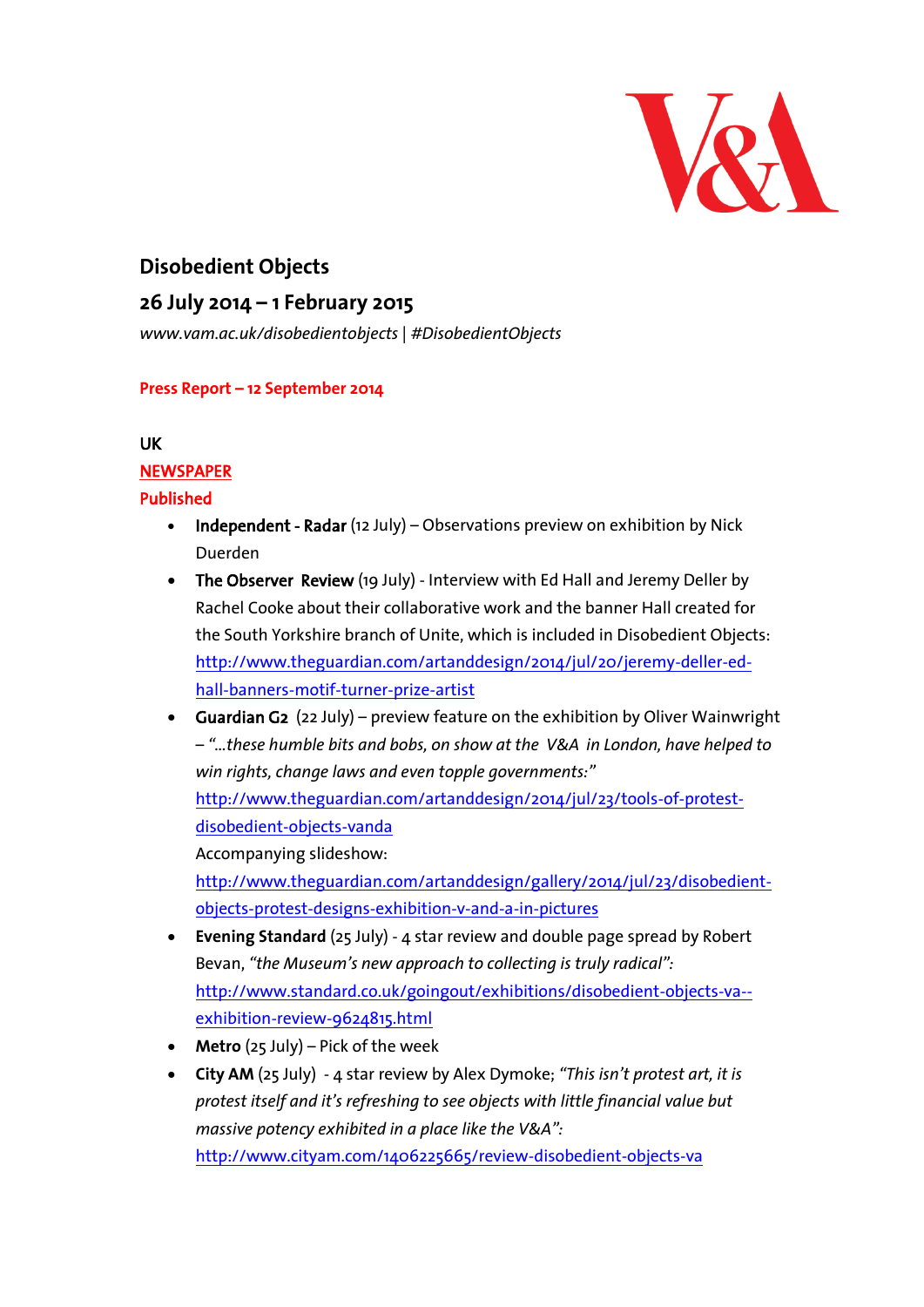- Financial Times Weekend Life & Arts (26 July) Peter Aspden discusses the exhibition in his weekly column: <http://www.ft.com/cms/s/2/afc7b262-131b-11e4-8244-00144feabdc0.html>
- Financial Times Weekend Life & Arts (26 July) Chosen in 'Critic's Choice' of exhibitions by Jackie Wullschlager
- Saturday Times Weekend (26 July) Chosen in 'What the Critics Would Pay to See' and Exhibitions choice by Rachel Campbell-Johnston
- Guardian Guide (26 July) Preview listing
- The Observer Review (27 July) review by Rowan Moore*, "a thought-provoking and mind-nourishing show":* [http://www.theguardian.com/artanddesign/2014/jul/27/disobedient-objects](http://www.theguardian.com/artanddesign/2014/jul/27/disobedient-objects-review-raw-protest-genteel-victoria-albert-review)[review-raw-protest-genteel-victoria-albert-review](http://www.theguardian.com/artanddesign/2014/jul/27/disobedient-objects-review-raw-protest-genteel-victoria-albert-review)
- The Times (28 July) 3-star review by Rachel Campbell-Johnston, *"an imaginative and thought-provoking show":* [http://www.thetimes.co.uk/tto/arts/visualarts/article4159008.ece?CMP=OTH](http://www.thetimes.co.uk/tto/arts/visualarts/article4159008.ece?CMP=OTH-gnws-standard-2014_07_27)[gnws-standard-2014\\_07\\_27](http://www.thetimes.co.uk/tto/arts/visualarts/article4159008.ece?CMP=OTH-gnws-standard-2014_07_27)
- The Independent (28 July) Review by Zoe Pilger, "*the exhibition is one of the best I've seen so far this year",* [: http://www.independent.co.uk/arts](http://www.independent.co.uk/arts-entertainment/art/features/power-to-the-people-revolution-is-in-the-air-at-the-va-with-asurvey-of-protest-art-from-the-seventies-tonow-9631614.html)[entertainment/art/features/power-to-the-people-revolution-is-in-the-air-at](http://www.independent.co.uk/arts-entertainment/art/features/power-to-the-people-revolution-is-in-the-air-at-the-va-with-asurvey-of-protest-art-from-the-seventies-tonow-9631614.html)[the-va-with-asurvey-of-protest-art-from-the-seventies-tonow-9631614.html](http://www.independent.co.uk/arts-entertainment/art/features/power-to-the-people-revolution-is-in-the-air-at-the-va-with-asurvey-of-protest-art-from-the-seventies-tonow-9631614.html)
- Evening Standard (28 July) Comment piece by Martin Roth linked to the exhibition and Rapid Response[: http://www.standard.co.uk/comment/martin](http://www.standard.co.uk/comment/martin-roth-great-design-boosts-our-economy-and-democracy-9632457.html)[roth-great-design-boosts-our-economy-and-democracy-9632457.html](http://www.standard.co.uk/comment/martin-roth-great-design-boosts-our-economy-and-democracy-9632457.html)
- The Daily Telegraph (29 July) 3-star review by Florence Waters, "*utterly engrossing"*: [http://www.telegraph.co.uk/culture/art/art](http://www.telegraph.co.uk/culture/art/art-reviews/10991232/Disobedient-Objects-VandA-Museum-review-utterly-engrossing.html)[reviews/10991232/Disobedient-Objects-VandA-Museum-review-utterly](http://www.telegraph.co.uk/culture/art/art-reviews/10991232/Disobedient-Objects-VandA-Museum-review-utterly-engrossing.html)[engrossing.html](http://www.telegraph.co.uk/culture/art/art-reviews/10991232/Disobedient-Objects-VandA-Museum-review-utterly-engrossing.html)
- The Independent Radar (2 August) Exhibition listing
- The Sunday Times Culture (3 August) Mention in Richard Brooks 'Biteback' column:

<http://www.thesundaytimes.co.uk/sto/culture/arts/article1440530.ece>

- The Sunday Times Culture (3 August) Review by Hugh Pearman, *"a nimble little take on a fascinating concept", "refreshing to find… in the V&A"*: <http://www.thesundaytimes.co.uk/sto/culture/arts/article1440551.ece>
- The Independent Arts & Books (3 August) Round up of published in *The Independent, The Observer* and *Wallpaper* plus visitor tweets
- Telegraph & Argus (5 August) Local piece on loans from Bradford Museum [http://www.thetelegraphandargus.co.uk/news/11385663.Bradford\\_museum\\_lo](http://www.thetelegraphandargus.co.uk/news/11385663.Bradford_museum_loans_banner_to_London_exhibition/) ans\_banner\_to\_London\_exhibition/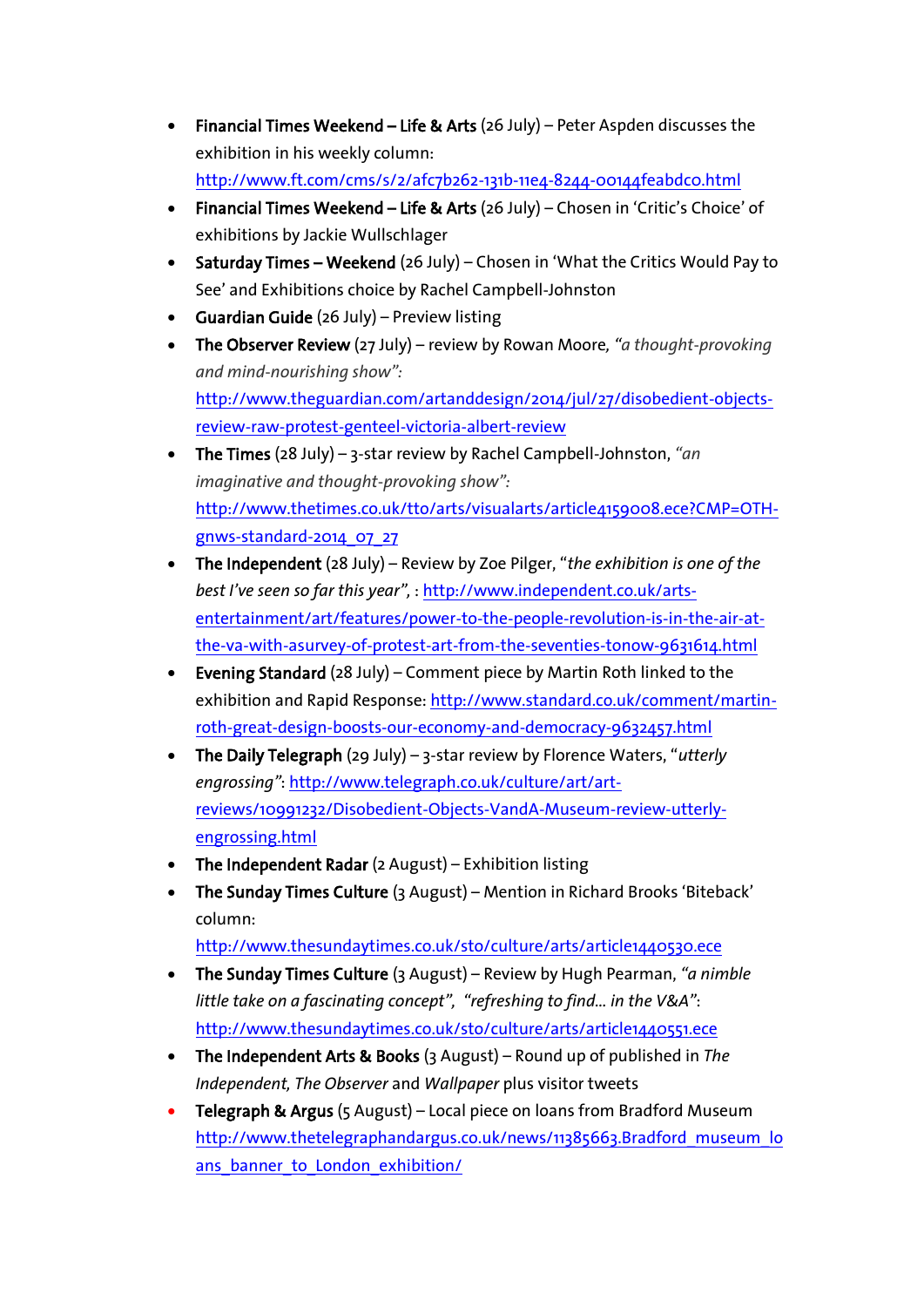- Financial Times Weekend House & Home (August) Feature by Harriet Baker on the re-appropriation of domestic objects for protest
- The Daily Telegraph Review (16 August) Picked as exhibitions highlight of the week
- Socialist Worker (23 August) Review by Antony Hamilton: "engaging"

### MAGAZINE

### Published

- Art Review (Summer) Six page preview by Hettie Judah. Will also do online slideshow of objects around opening: [http://artreview.com/features/summer\\_2014\\_feature\\_disobey/](http://artreview.com/features/summer_2014_feature_disobey/)
- British Airways 'High Life' (Summer) Full page preview of exhibition and online feature/ slideshow: - [http://highlife.ba.com/Culture/A-brief-history-of](http://highlife.ba.com/Culture/A-brief-history-of-the-world-in-10-rebellious-objects.html)[the-world-in-10-rebellious-objects.html](http://highlife.ba.com/Culture/A-brief-history-of-the-world-in-10-rebellious-objects.html)
- Crafts Magazine Preview by Dr Tanya Harrod
- Mayfair Magazine (Summer) Double page spread feature by Rebecca Wallersteiner
- Total Politics Four page feature
- The Wire (July) Feature on Grey Filistine which mentioned the exhibition
- Shortlist  $(17 \text{ July})$  Preview listing
- Time Out (22 July) Double page feature highlighting objects from the exhibition, mentioning the "variety, wit and makeshift creativity of the artefacts showcased". Also selected in the 'Hot List'.
- Red Pepper Magazine (July) Feature by Danielle Child including interview with Gavin and two makers [: http://www.redpepper.org.uk/objects-of-change/](http://www.redpepper.org.uk/objects-of-change/)
- The Week (21 July) column by Edie Lush, interviewing Martin Roth, pegged to the exhibition: [http://www.theweek.co.uk/arts-life/59564/olympicopolis-dr](http://www.theweek.co.uk/arts-life/59564/olympicopolis-dr-roth-wants-va-to-think-bigger-than-ever)[roth-wants-va-to-think-bigger-than-ever](http://www.theweek.co.uk/arts-life/59564/olympicopolis-dr-roth-wants-va-to-think-bigger-than-ever)
- Sport Magazine (25 July) Pick in Entertainment section
- Times Higher Education (31 July)– Review by Shahidha Bari, "*arresting*": [http://www.timeshighereducation.co.uk/features/culture/disobedient](http://www.timeshighereducation.co.uk/features/culture/disobedient-objects-at-the-va-knit-your-own-revolution/2014819.article)[objects-at-the-va-knit-your-own-revolution/2014819.article](http://www.timeshighereducation.co.uk/features/culture/disobedient-objects-at-the-va-knit-your-own-revolution/2014819.article)
- Creative Review (August) Major preview by Mark Sinclair
- Art Quarterly (August) Listing in 'Around the capital' section
- The Lady (8 August) 5 star review of the exhibition by Robin Dutt
- Absolute Chelsea (August) preview listing
- New Statesman (August) Double page spread review by Michael Prodger
- The Week (16 August) Exhibition of the Week, summarising all the exhibition reviews thus far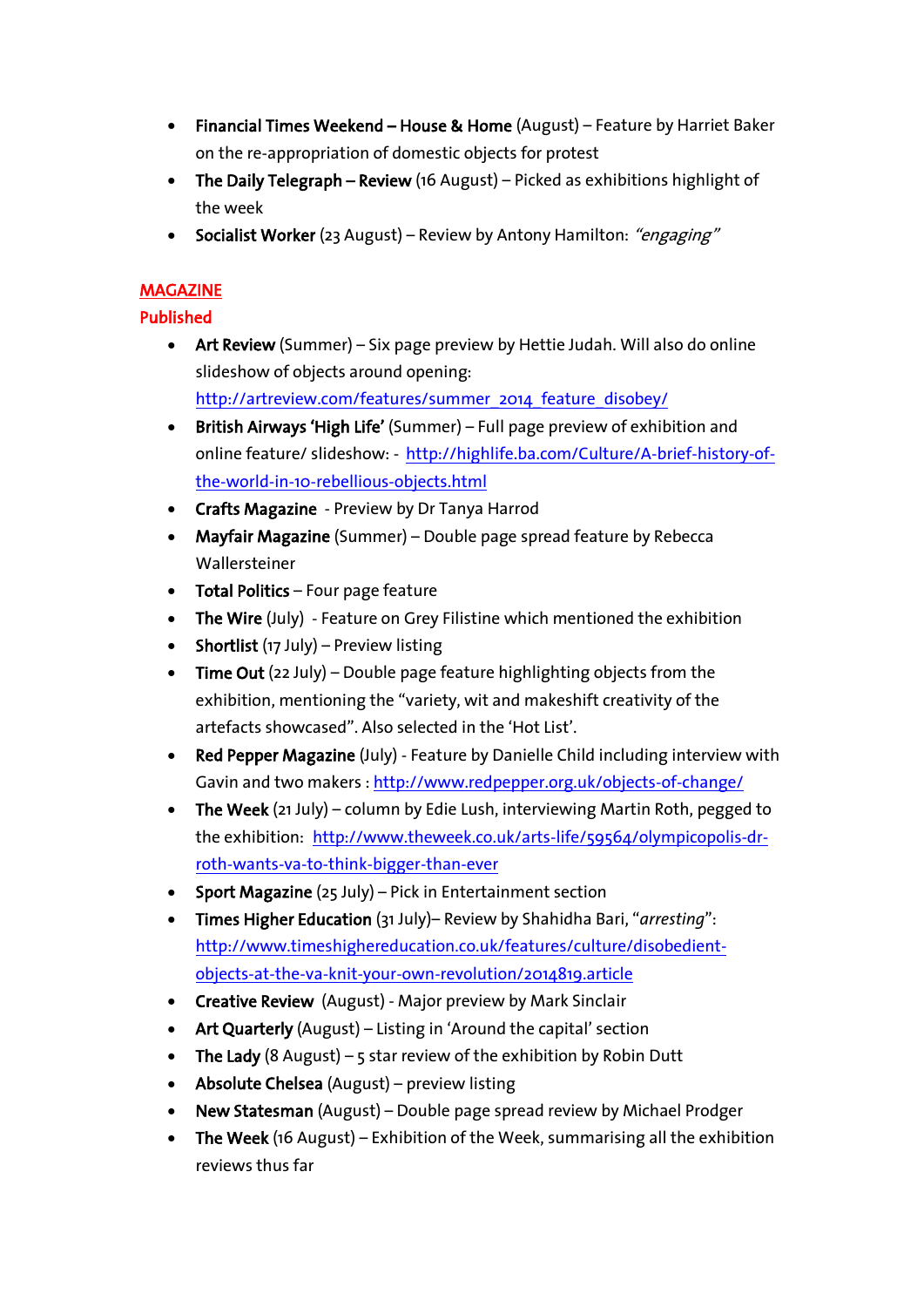### Anticipated / Top Leads

- Elle Decoration (August) Small preview
- Icon Review of the exhibition by Owen Pritchard
- Spectator Andrew Lambirth to review the exhibition
- Museum's Journal (September/ October) Gavin Grindon profiled for regular feature 'Me and My Research' pegged to the exhibition
- RIBA Journal Previewing the exhibition. Interview with Catherine Flood.
- Architectural Review Phineas Harper reviewing the exhibition
- Country and Town House (August) Feature by Caiti Grove
- The New Internationalist Tara Aghdashloo will review
- Third Way (29 July) Rachel Giles to review
- **GQ** Preview listing
- $\bullet$  Esquire Preview listing
- $\bullet$  Blueprint expected review by D. Ayat
- Crafts Magazine review by Grant Gibson

#### **ONLINE**

#### Published

• Design Week (17 March) - News piece announcing the exhibition by Angus Montgomery: [http://www.designweek.co.uk/whats-on/disobedient-objects-at-the-](http://www.designweek.co.uk/whats-on/disobedient-objects-at-the-va/3038111.article)

[va/3038111.article](http://www.designweek.co.uk/whats-on/disobedient-objects-at-the-va/3038111.article)

- Design Week (17 March) 'We Like' feature about the accompanying book by Emily Gosling: [http://www.designweek.co.uk/we-like/disobedient](http://www.designweek.co.uk/we-like/disobedient-objects/3038540.article)[objects/3038540.article](http://www.designweek.co.uk/we-like/disobedient-objects/3038540.article)
- Dezeen (13 April) Alyn Griffiths did interview with Gavin Grindon upon announcement for news piece[: http://www.dezeen.com/2014/03/13/va](http://www.dezeen.com/2014/03/13/va-exhibition-to-celebrate-objects-designed-for-political-protests/)[exhibition-to-celebrate-objects-designed-for-political-protests/](http://www.dezeen.com/2014/03/13/va-exhibition-to-celebrate-objects-designed-for-political-protests/)
- BBC News (25 July) <http://www.bbc.co.uk/news/entertainment-arts-28445742>
- Icon Magazine (25 July) Feature by Debeika Ray, interviewing Gavin Grindon: [http://www.iconeye.com/design/news/item/10871-disobedient-objects-at-the](http://www.iconeye.com/design/news/item/10871-disobedient-objects-at-the-v-a)[v-a](http://www.iconeye.com/design/news/item/10871-disobedient-objects-at-the-v-a)
- Apollo Magazine (25 July)- [https://www.apollo-magazine.com/first-look](https://www.apollo-magazine.com/first-look-disobedient-objects-va/)[disobedient-objects-va/](https://www.apollo-magazine.com/first-look-disobedient-objects-va/) Apollo gallery- [https://www.apollo](https://www.apollo-magazine.com/gallery-disobedient-objects-at-the-va/)[magazine.com/gallery-disobedient-objects-at-the-va/](https://www.apollo-magazine.com/gallery-disobedient-objects-at-the-va/)
- The Upcoming (25 July)– 4 star review by Eleanor MacFarlane: [http://www.theupcoming.co.uk/2014/07/25/disobedient-objects-at-the-va](http://www.theupcoming.co.uk/2014/07/25/disobedient-objects-at-the-va-exhibition-review/)[exhibition-review/](http://www.theupcoming.co.uk/2014/07/25/disobedient-objects-at-the-va-exhibition-review/)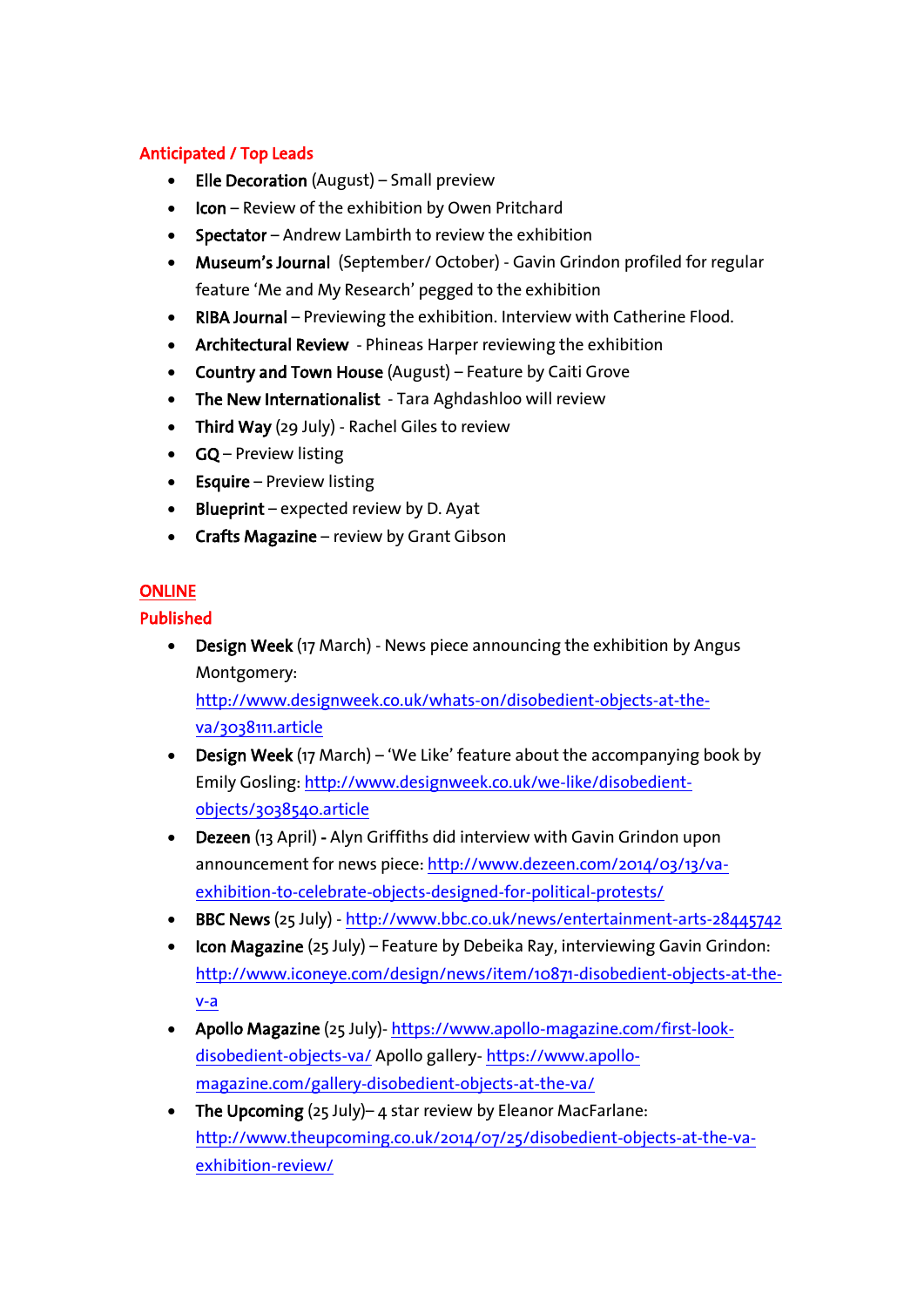- Design Exchange (25 July) Review of exhibition: <http://www.demagazine.co.uk/design/disobedient-objects>
- Tatler (25 July) published online photographic gallery of the opening event: [http://www.tatler.com/bystander/events/2014/july/disobedient-objects](http://www.tatler.com/bystander/events/2014/july/disobedient-objects-opening-night#!/14852/image/1)[opening-night#!/14852/image/1](http://www.tatler.com/bystander/events/2014/july/disobedient-objects-opening-night#!/14852/image/1)
- $\bullet$  Intelligent Life (24 July) review by Robert Newton: <http://moreintelligentlife.com/blog/disobedient-objects>
- Charlie Porter blog  $(24 \text{ July})$  Review of exhibition accompanied with many visuals, "It's a super subversive show, important for the V&A at a time when it's also displaying the passivity of wedding dresses or the glamour of Italian fashion." <http://charlieporter.net/>
- Art Update (24 July) preview of exhibition[: http://artupdate.com/en/va](http://artupdate.com/en/va-museum-disobedient-objects-26-july-2014-1-february-2015/)[museum-disobedient-objects-26-july-2014-1-february-2015/](http://artupdate.com/en/va-museum-disobedient-objects-26-july-2014-1-february-2015/)
- Amelia's Magazine (24 July) short preview: [http://www.ameliasmagazine.com/listings/e968/disobedient-objects-at-the](http://www.ameliasmagazine.com/listings/e968/disobedient-objects-at-the-va)[va](http://www.ameliasmagazine.com/listings/e968/disobedient-objects-at-the-va)
- The Great Wen (July) review of exhibition by Peter Watts: <http://greatwen.com/tag/disobedient-objects/>
- Paul Gorman blog  $(24 \text{ July})$  preview of exhibition: <http://www.paulgormanis.com/?p=11578>
- Slate Magazine (24 July) preview by Kristin Hohenadel: [http://www.slate.com/blogs/the\\_eye/2014/07/24/disobedient\\_objects\\_at\\_lon](http://www.slate.com/blogs/the_eye/2014/07/24/disobedient_objects_at_london_s_victoria_and_albert_museum_explores_the.html) don s victoria and albert museum explores the.html and excerpt from the accompanying book: [http://www.slate.com/blogs/the\\_eye/2014/07/25/disobedient\\_objects\\_at\\_the](http://www.slate.com/blogs/the_eye/2014/07/25/disobedient_objects_at_the_victoria_and_albert_museum_looks_at_currency.html)

victoria and albert museum looks at currency.html

- Culture 24 (25 July) exhibition review: [http://www.culture24.org.uk/history](http://www.culture24.org.uk/history-and-heritage/work-and-daily-life/political-history/art492493-Berlin-Palestinian-uprisings-Putin-protests-Disobedient-Objects)[and-heritage/work-and-daily-life/political-history/art492493-Berlin-](http://www.culture24.org.uk/history-and-heritage/work-and-daily-life/political-history/art492493-Berlin-Palestinian-uprisings-Putin-protests-Disobedient-Objects)[Palestinian-uprisings-Putin-protests-Disobedient-Objects](http://www.culture24.org.uk/history-and-heritage/work-and-daily-life/political-history/art492493-Berlin-Palestinian-uprisings-Putin-protests-Disobedient-Objects)
- Wired.co.uk (25 July) review by Liat Clark, *"… Disobedient Objects ultimately presents -- a sensitively and intriguingly crafted story of protest":*  <http://www.wired.co.uk/news/archive/2014-07/25/disobedient-objects>
- The Daily Beast  $(28 \text{ July})$  review by Nico Hines: [http://www.thedailybeast.com/articles/2014/07/28/why-the-left-protests](http://www.thedailybeast.com/articles/2014/07/28/why-the-left-protests-better-a-history-of-disobedient-objects.html)[better-a-history-of-disobedient-objects.html](http://www.thedailybeast.com/articles/2014/07/28/why-the-left-protests-better-a-history-of-disobedient-objects.html)
- The Londonist (27 July) review[: http://londonist.com/2014/07/the](http://londonist.com/2014/07/the-disobedient-objects-of-protest.php)[disobedient-objects-of-protest.php](http://londonist.com/2014/07/the-disobedient-objects-of-protest.php)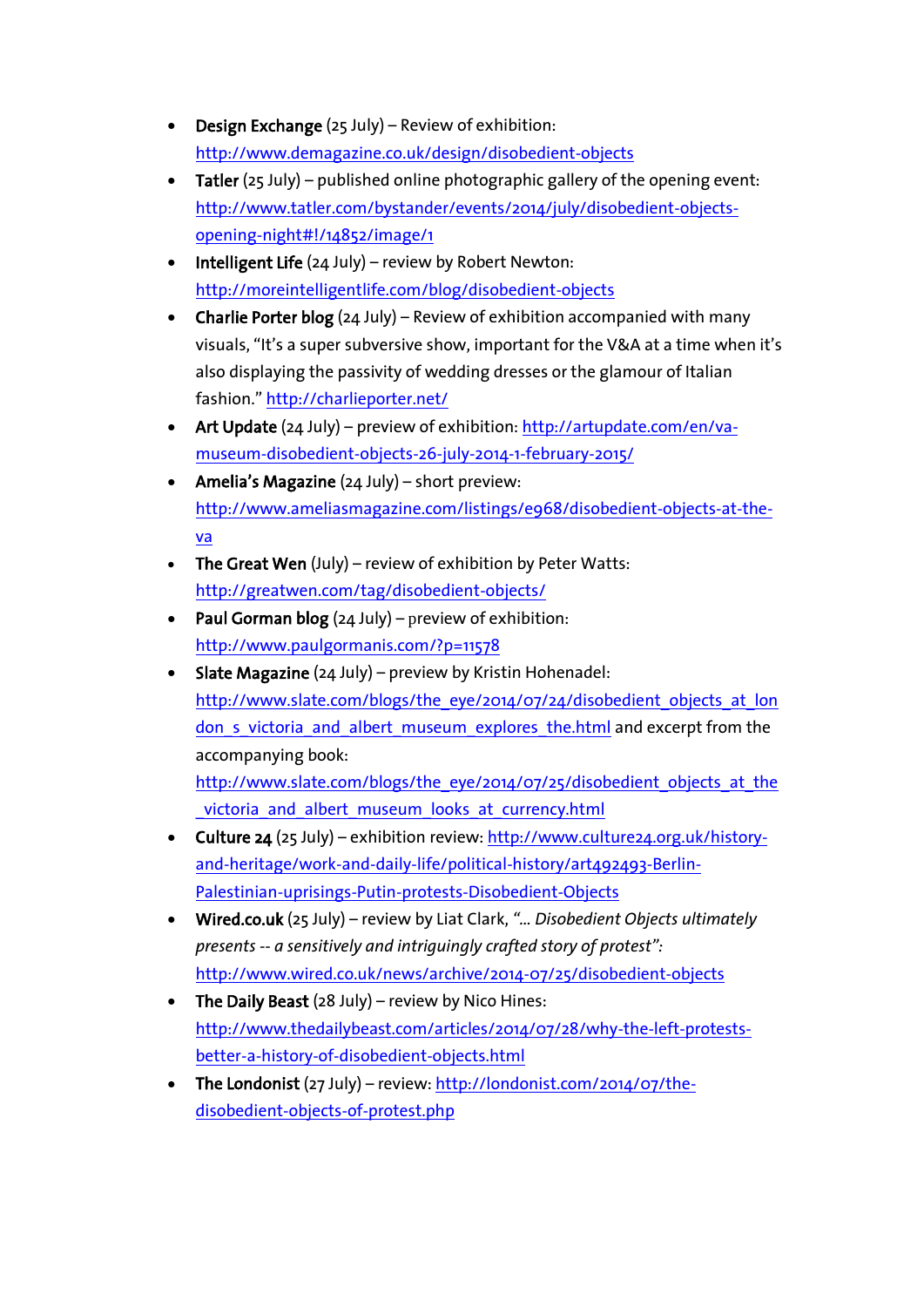- Ideas Tap (25 July) interview with Catherine Flood by Rachel Segal Hamilton: [http://www.ideastap.com/IdeasMag/the-knowledge/catherine-flood-curator](http://www.ideastap.com/IdeasMag/the-knowledge/catherine-flood-curator-disobedient-objects)[disobedient-objects](http://www.ideastap.com/IdeasMag/the-knowledge/catherine-flood-curator-disobedient-objects)
- Rooms Magazine (28 July) review by Linh Nguyen: [http://www.roomsmagazine.com/index.php/2014/07/disobedient-objects-at](http://www.roomsmagazine.com/index.php/2014/07/disobedient-objects-at-va/)[va/](http://www.roomsmagazine.com/index.php/2014/07/disobedient-objects-at-va/)
- Blue&Green Tomorrow (26 July) review by Tom Revell: [http://blueandgreentomorrow.com/features/disobedient-objects-protest-art](http://blueandgreentomorrow.com/features/disobedient-objects-protest-art-occupies-the-va-museum/)[occupies-the-va-museum/](http://blueandgreentomorrow.com/features/disobedient-objects-protest-art-occupies-the-va-museum/)
- Wallpaper\* (29 July) Review by Nick Compton: [http://www.wallpaper.com/art/art-and-protest-collide-at-the-vas-new](http://www.wallpaper.com/art/art-and-protest-collide-at-the-vas-new-disobedient-objects-show/7707)[disobedient-objects-show/7707](http://www.wallpaper.com/art/art-and-protest-collide-at-the-vas-new-disobedient-objects-show/7707)
- Disegno (29 July) review by Adam Nathaniel Furman: <http://disegnodaily.com/opinion/disobedient-objects-at-the-v-a>
- Prospect (29 July) review by Josh Lowe: [http://www.prospectmagazine.co.uk/arts-and-books/disobedient-objects](http://www.prospectmagazine.co.uk/arts-and-books/disobedient-objects-review-victoria-and-albert-museum-occupy-the-activists-who-make-art-from-oppression)[review-victoria-and-albert-museum-occupy-the-activists-who-make-art-from](http://www.prospectmagazine.co.uk/arts-and-books/disobedient-objects-review-victoria-and-albert-museum-occupy-the-activists-who-make-art-from-oppression)[oppression](http://www.prospectmagazine.co.uk/arts-and-books/disobedient-objects-review-victoria-and-albert-museum-occupy-the-activists-who-make-art-from-oppression)
- House & Garden (31 July) Review by Rose Dahlsen, "*thought provoking":* <http://www.houseandgarden.co.uk/interiors/art/disobedient-objects>
- Wired.co.uk Design (29 July)– Q&A with curators by Margaret Rhodes: [http://www.wired.com/2014/07/11-classic-examples-of-design-for-political](http://www.wired.com/2014/07/11-classic-examples-of-design-for-political-protest/)[protest/](http://www.wired.com/2014/07/11-classic-examples-of-design-for-political-protest/)
- Vanity Fair (1 August) Inclusion in 'The A-List' newsletter *"powerful and thought-provoking…. an important show to see":* <http://www.alist.vanityfair.co.uk/a-list>
- Domus (5 August) Review by Catharine Rossi, "a moving and memorable exhibition" [http://www.domusweb.it/en/design/2014/07/30/disobedient\\_objects.html](http://www.domusweb.it/en/design/2014/07/30/disobedient_objects.html)
- PSFK (5 August) Review by Vashti Hallissey "visitors should expect to be shocked and inspired by what they see" <http://www.psfk.com/2014/08/activist-objects-unite-london-exhibition.html>
- Art News (Summer) Preview by Ann-Marie Michel
- Les Inrockuptibles (11 August) Review by Helene Tissier: [http://style.lesinrocks.com/2014/08/11/desobeissance-mode-demploi-une](http://style.lesinrocks.com/2014/08/11/desobeissance-mode-demploi-une-expo-choc-au-va-museum/)[expo-choc-au-va-museum/](http://style.lesinrocks.com/2014/08/11/desobeissance-mode-demploi-une-expo-choc-au-va-museum/)
- Grafik (14 August) Interview with Marwan Kaabour about the book and exhibition design treatment: <https://www.grafik.net/category/case-study/graphic-unrest>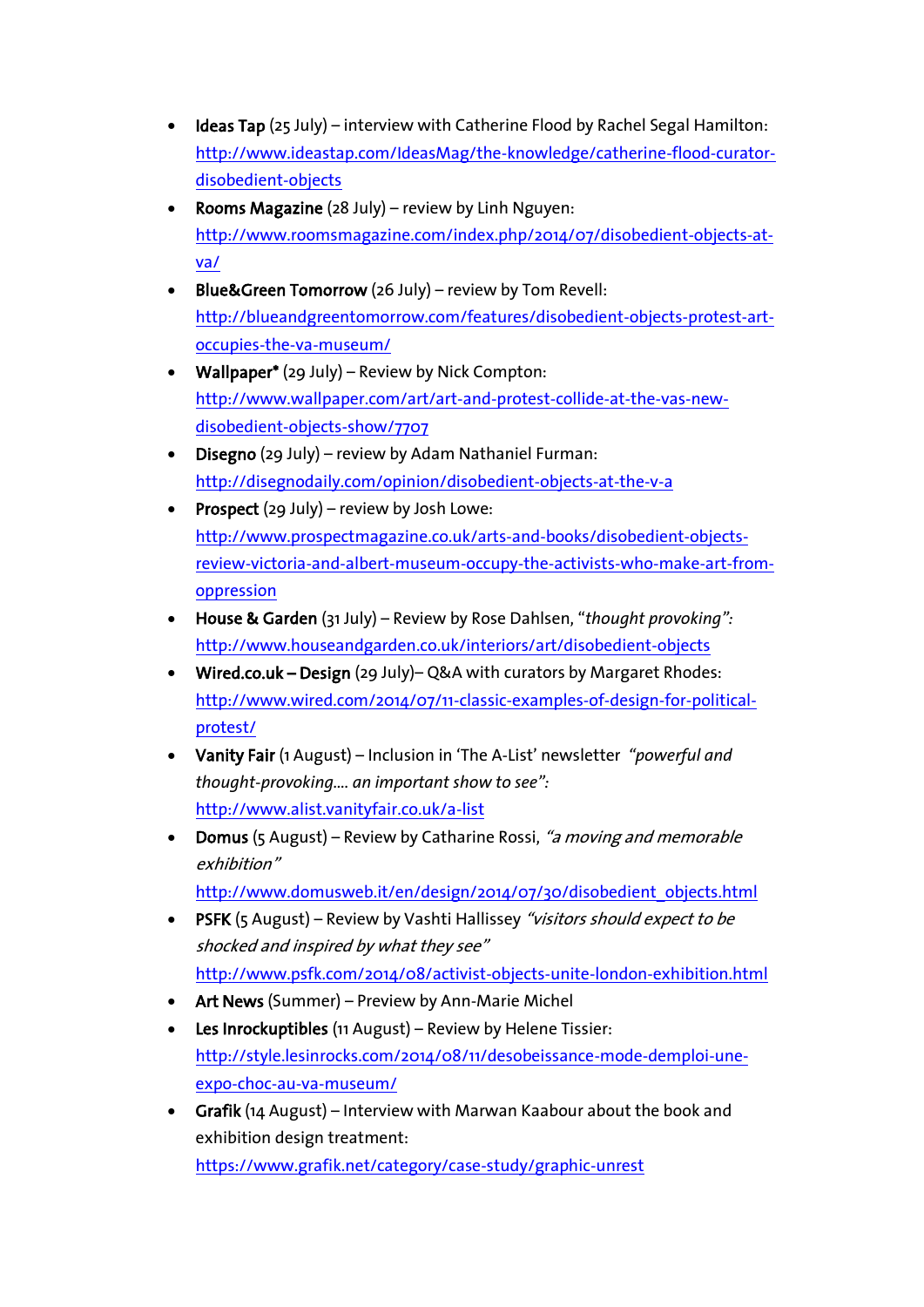- Huffington Post (18 August) Review of exhibition by Victoria Sadler*: "the most exciting, dynamic and emotive exhibition I've seen at the V&A."* [http://www.huffingtonpost.co.uk/victoria-sadler/disobedient-objects](http://www.huffingtonpost.co.uk/victoria-sadler/disobedient-objects-va_b_5684419.html)[va\\_b\\_5684419.html](http://www.huffingtonpost.co.uk/victoria-sadler/disobedient-objects-va_b_5684419.html)
- Folio (21 August) (Spain) Online review of exhibition: <http://foliodigital.net/disobedient-objects-en-el-va>
- It's Nice That (3 September) Q&A with exhibition designer Line Lund: <http://www.itsnicethat.com/articles/v-and-a-disobedient-objects>
- The Slate Blog (10 September) Focus on Chilean arpilleras including those in the exhibition: [http://www.slate.com/blogs/the\\_vault/2014/09/10/history\\_of\\_quilting\\_arpille](http://www.slate.com/blogs/the_vault/2014/09/10/history_of_quilting_arpilleras_made_by_chilean_women_to_protest_pinochet.html) ras made by chilean women to protest pinochet.html

### Anticipated / Top Leads

- Unfoldeded review by Maria Kirby
- International New York Times featuring in online slideshow
- The Metropolis (tbc) expected review by Rachel Holmes

### **BROADCAST**

### Radio

- BBC Radio Four, Front Row (21 July) Presenter Samira Ahmed previews Disobedient Objects and interviews Gavin Grindon (25 minutes in): <http://www.bbc.co.uk/programmes/b049y9pv>
- BBC Radio 4 Today (25 July) John Humphries interviews Catherine Flood (01:43 into the programme): <http://www.bbc.co.uk/programmes/b04b2kwb>
- Monocle 'The Culture Show' featuring interviews with Catherine Flood and Roberta Bacic <http://monocle.com/radio/shows/culture/> Episode 147
- Monocle interviews of the curators and artists by Fernando Pachelo
- Dissident Island Walk-around with curators and may re-edit for Resonance FM
- German Radio SWR2 (24 July) Interview with Martin Roth about the exhibition: [http://www.swr.de/swr2/kultur-info/kulturgespraech/-](http://www.swr.de/swr2/kultur-info/kulturgespraech/-/id=9597116/did=9597156/nid=9597116/5q0yrs/index.html) [/id=9597116/did=9597156/nid=9597116/5q0yrs/index.html](http://www.swr.de/swr2/kultur-info/kulturgespraech/-/id=9597116/did=9597156/nid=9597116/5q0yrs/index.html)
- Deutschlandradio Kultur (Germany) Interview with Martin Roth on the Disobedient Objects exhibition[; http://www.deutschlandradiokultur.de/kunst](http://www.deutschlandradiokultur.de/kunst-pflastersteinspiele-und-protest-roboter.1008.de.html?dram:article_id=292579)[pflastersteinspiele-und-protest-roboter.1008.de.html?dram:article\\_id=292579](http://www.deutschlandradiokultur.de/kunst-pflastersteinspiele-und-protest-roboter.1008.de.html?dram:article_id=292579)
- BBC Robert Elms Show Live interview with Gavin Grindon (30 July): <http://www.bbc.co.uk/programmes/p02302ss> (1 hour 40 minutes in)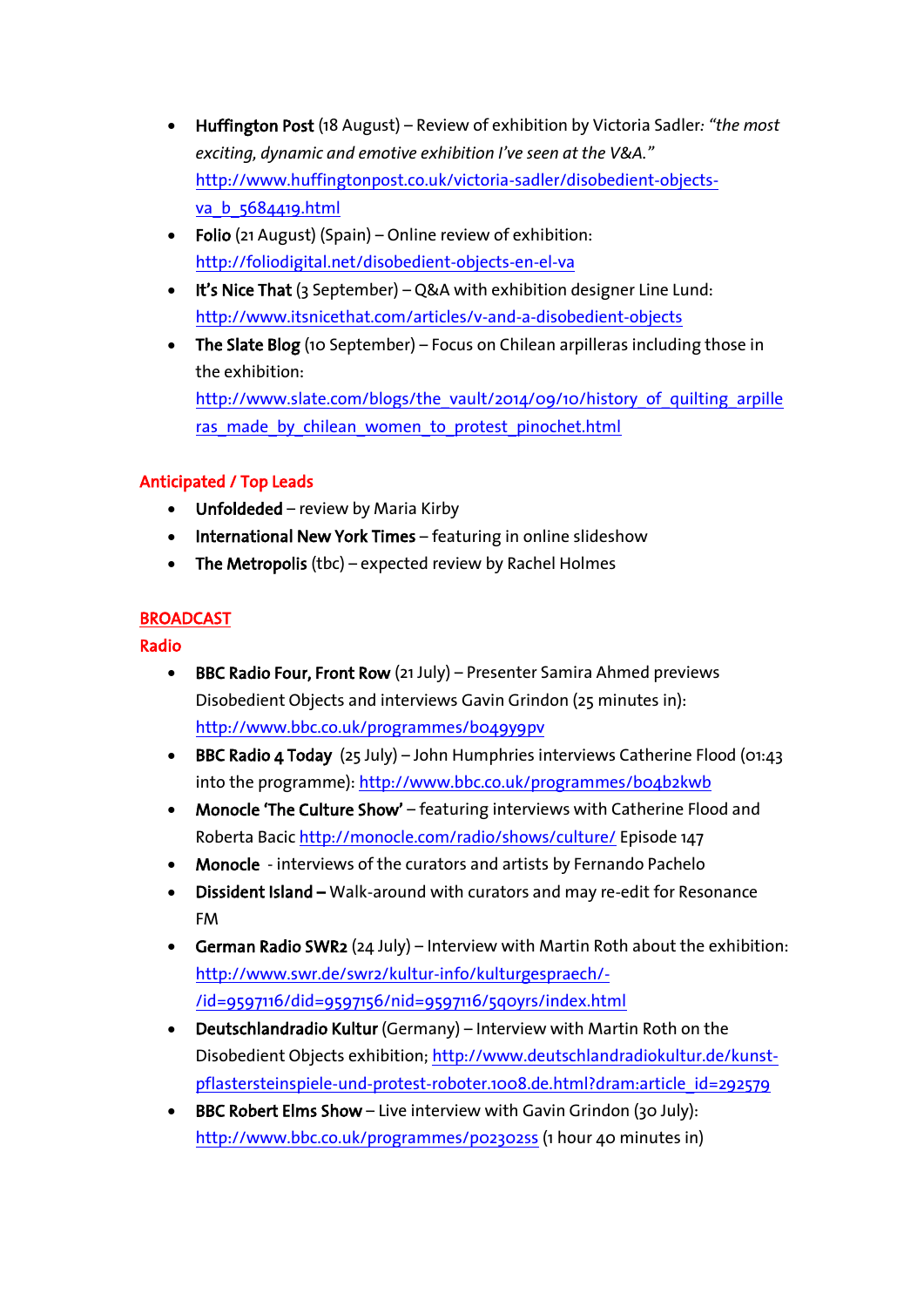• BBC World Service (August) – Interview with Catherine Flood as part of series 'The Why Factor' presented by Mike Williams: <http://www.bbc.co.uk/programmes/p0262nmj>

### **Television**

• Arise TV – Jayson Mansaray doing feature including interviews with curators and GVs in the Museum:

<http://www.arise.tv/arise-news-show/arise-news-24-07-7566>

- Venezuelan Culture Show doing feature, fronted by Tariq Ali
- Channel  $4$  News Paul Mason may do a follow-up piece
- Marjan Television Network planning to film week after opening for segment on magazine show
- Broadcast crews at the press view included Xinhua News Daily (national news agency of China) and BBC World Service Russia

### INTERNATIONAL

### Published

- International New York Times (6 July) Rachel Donadio wrote feature article previewing Disobedient Objects and Rapid Response: [http://www.nytimes.com/2014/07/07/arts/design/victoria-and-albert](http://www.nytimes.com/2014/07/07/arts/design/victoria-and-albert-museum-pushes-boundaries-of-collecting.html?_r=0)museum-pushes-boundaries-of-collecting.html? r=0
- Ming Pao (HONG KONG) Detailed preview of the exhibition featuring interview with Gavin Grindon
- Art News magazine (USA) Feature on the exhibition, selecting some of the artists behind the objects.
- Le Monde 'M' Magazine (FRANCE) Full page interview with Gavin Grindon about the exhibition
- Le Monde (FRANCE) Preview of Disobedient Objects and Rapid Response by Emannuelle Jardonnet
- Monopol (Germany) Features exhibition in their magazine calendar and article online[; http://www.monopol-magazin.de/artikel/20108779/Wohin-am-](http://www.monopol-magazin.de/artikel/20108779/Wohin-am-Wochenende-.html)[Wochenende-.html](http://www.monopol-magazin.de/artikel/20108779/Wohin-am-Wochenende-.html)
- Artistik Rezo (France) [http://www.artistikrezo.com/2014072417164/actualites/art/le-victoria-and](http://www.artistikrezo.com/2014072417164/actualites/art/le-victoria-and-albert-museum-accueille-les-disobedient-objects.html)[albert-museum-accueille-les-disobedient-objects.html](http://www.artistikrezo.com/2014072417164/actualites/art/le-victoria-and-albert-museum-accueille-les-disobedient-objects.html)
- 20 minutos (Spain) [http://www.20minutos.es/noticia/2200360/0/objetos](http://www.20minutos.es/noticia/2200360/0/objetos-desobediencia/materiales-protesta/exposicion/)[desobediencia/materiales-protesta/exposicion/](http://www.20minutos.es/noticia/2200360/0/objetos-desobediencia/materiales-protesta/exposicion/) Photo gallery; [http://www.20minutos.es/fotos/artes/formas-de](http://www.20minutos.es/fotos/artes/formas-de-desobediencia-creativa-10679/?imagen=1)[desobediencia-creativa-10679/?imagen=1](http://www.20minutos.es/fotos/artes/formas-de-desobediencia-creativa-10679/?imagen=1)